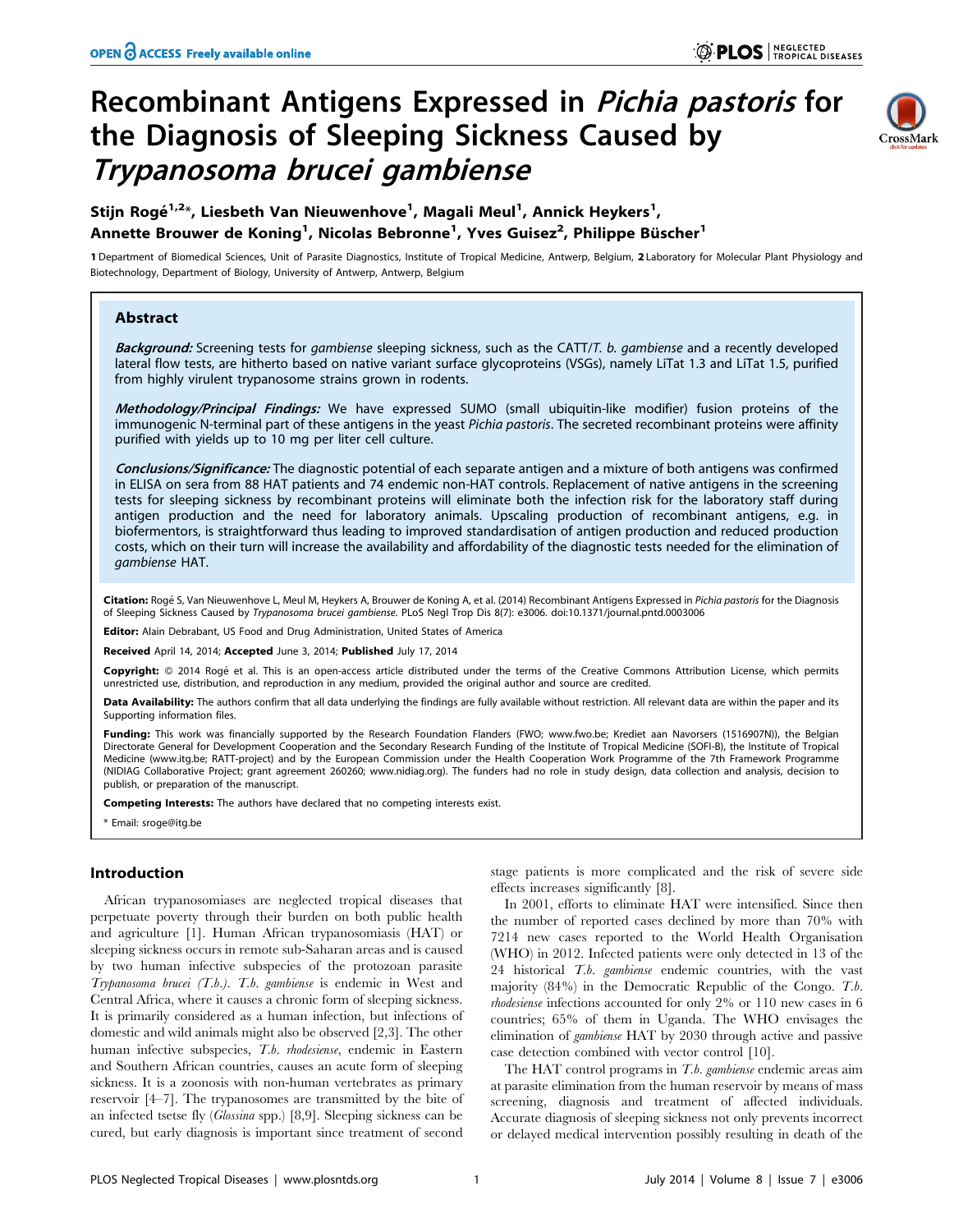#### Author Summary

Population screening for the chronic form of sleeping sickness or *gambiense* human African trypanosomiasis (HAT) is still based on an antibody detection test against the native variant surface glycoprotein (VSG) LiTat 1.3. This protein is produced through massive infections of lab animals with highly virulent parasites. We aim to replace this native antigen with recombinant VSGs, both LiTat 1.3 and LiTat 1.5, expressed in the yeast Pichia pastoris. The diagnostic potential of these recombinants was confirmed in ELISA with sera from HAT patients and negative controls. Replacement of the native LiTat 1.3 VSG with these recombinants would prevent the infection and sacrifice of lab animals and the inherent infection risk linked to the production of the screening test. Upscaling production of recombinant antigens, e.g. in biofermentors, is straightforward thus leading to improved standardisation of antigen production and reduced production costs, which on their turn will increase the availability and affordability of the diagnostic tests needed for the elimination of gambiense HAT.

patient, but also limits disease transmission in the community through a decrease of the human reservoir [11–14]. The diagnosis of gambiense sleeping sickness consists of three interrelated steps: screening, parasitological confirmation and staging [12,15]. Currently the Card Agglutination Test for Trypanosomiasis (CATT), an antibody detection test, is used for mass population screening. Even though antibody detection techniques only provide indirect evidence for the presence of trypanosome infections, they are a valuable tool for mass screening because of the limited sensitivity of the parasitological tests [12,16]. These parasitological tests are performed on lymph or blood and consist of microscopical parasite detection. The most sensitive diagnostic field test available is the mini-anion exchange centrifugation technique (mAECT); even more so when the trypanosomes are concentrated in the buffy coat [17,18]. Staging of sleeping sickness is performed through microscopical examination of the cerebrospinal fluid for elevated white blood cells (more than  $5$  per  $\mu$ l) or for the presence of trypanosomes.

For diseases with often low parasitaemias, such as gambiense sleeping sickness, screening for the presence of specific antibodies elicited upon contact with the parasite, offers a valuable detection tool. The better screening tests for gambiense sleeping sickness are all based on variant surface glycoproteins (VSGs). One type of VSG covers the complete surface of the trypanosome, including the flagellum, by forming a dense layer of dimers. This VSG coat is highly immunogenic. The parasite can however avoid complete elimination by the host humoral immune system by regularly replacing the VSG coat by another one of a different antigenic type, a mechanism called antigenic variation [19,20]. The CATT screening test for T.b. gambiense uses the LiTat 1.3 VSG as antigen [21]. This VSG is expressed early in most *gambiense* infections; therefore specific anti-LiTat 1.3 VSG antibodies serve as a potent diagnostic marker. To increase the sensitivity of the antibody detection test other predominant VSGs, LiTat 1.5 and LiTat 1.6, can be added. A rapid latex agglutination test, LATEX/T.b. gambiense, combining these three VSGs has been developed [22] and the ELISA/T.b. gambiense with the same antigen combination has a proven high sensitivity and specificity on serum, plasma, CSF and even saliva [23,24]. However, stability and/or logistical requirement issues prevented replacement of the CATT by these tests. Recently, rapid lateral flow diagnostic tests for gambiense HAT

have been developed which use a combination of native LiTat 1.3 and LiTat 1.5 VSGs as antigens [25–27]. Compared to the CATT, these tests are as sensitive and specific and fully comply with the ASSURED criteria defined for rapid diagnostic tests [28]. However, the native antigens for these tests are still produced through massive infections of laboratory rodents with highly human-infective bloodstream form trypanosomes expressing these variant antigenic types (VATs). We therefore aim to replace these native antigens by recombinant antigens in order to eliminate the infection risk for staff and the need for laboratory animals for antigen production. We opted for secreted expression of the expressed VSG fragments to avoid the difficult and tedious purification of intracellular, recombinant proteins. Since eukaryotic post-translational modifications, such as the glycosylation pattern of a protein, can be important for the correct folding of the protein and hence its diagnostic value, we expressed the antigens recombinantly in the yeast Pichia pastoris. We have previously used the same expression host to successfully express the T. evansi VSG RoTat 1.2 [29]. The expressed and secreted recombinant proteins were affinity purified and tested for their diagnostic potential with a panel of sera from HAT patients and non-HAT controls.

## Materials and Methods

#### Ethics statement

Sera from HAT patients and endemic non-HAT controls were collected within different diagnostic studies [24,30]. All individuals gave their written informed consent for the use of their plasma specimen in HAT research before providing blood. Permission for these studies was obtained from the national ethical committee of the Democratic Republic of the Congo (DR Congo) and from the Institute of Tropical Medicine Antwerp (ITMA) ethical committee, reference number 03 07 1 413 and 04 44 1 472. All specimens were anonymised.

## Yeast strain

For recombinant expression of the trypanosome proteins, the Pichia GlycoSwitch M5 strain was used to assure homogeneous, trypanosome-like  $Man_5GlcNAc_2$  N-glycosylation of the secreted proteins [31].

#### Expression vectors

The recombinants were cloned in the pP-ahSUMO3 vector of the SUMOpro-3 Gene Fusion Technology kit (LifeSensors) and electroporated in the Pichia GlycoSwitch M5 strain. This vector contains the strong, methanol-inducible AOX1 promoter followed by an alpha-mating factor signal sequence for secreted expression of the recombinants [32] and a N-terminal His tag for downstream affinity purification. The affinity tag is linked to the human SUMO3 (small ubiquitin-like modifier) which precedes the cloned protein-of-interest in order to enhance the expression and to promote the solubility and correct folding of its fusion partner.

The cloned constructs in the pP- $\alpha$ hSUMOpro3 vector result in SUMO fusion proteins. The rLiTat 1.3 consists of a N-terminal His tag, followed by the SUMO fusion protein, the 349 N-t amino acids of LiTat 1.3 VSG and a C-t Strep tag II. The rLiTat 1.5 has a similar setup, with 394 N-t amino acids of the LiTat 1.5 VSG.

## Preparation of cDNA from purified trypanosomes of T.b. gambiense LiTat 1.5

The trypanosomes expressing the LiTat 1.5 VSG were obtained from the collection of trypanosome stabilates maintained at the Institute of Tropical Medicine in Antwerp. Cryostabilates were injected in OF-1 mice. At the first peak parasitaemia, the mice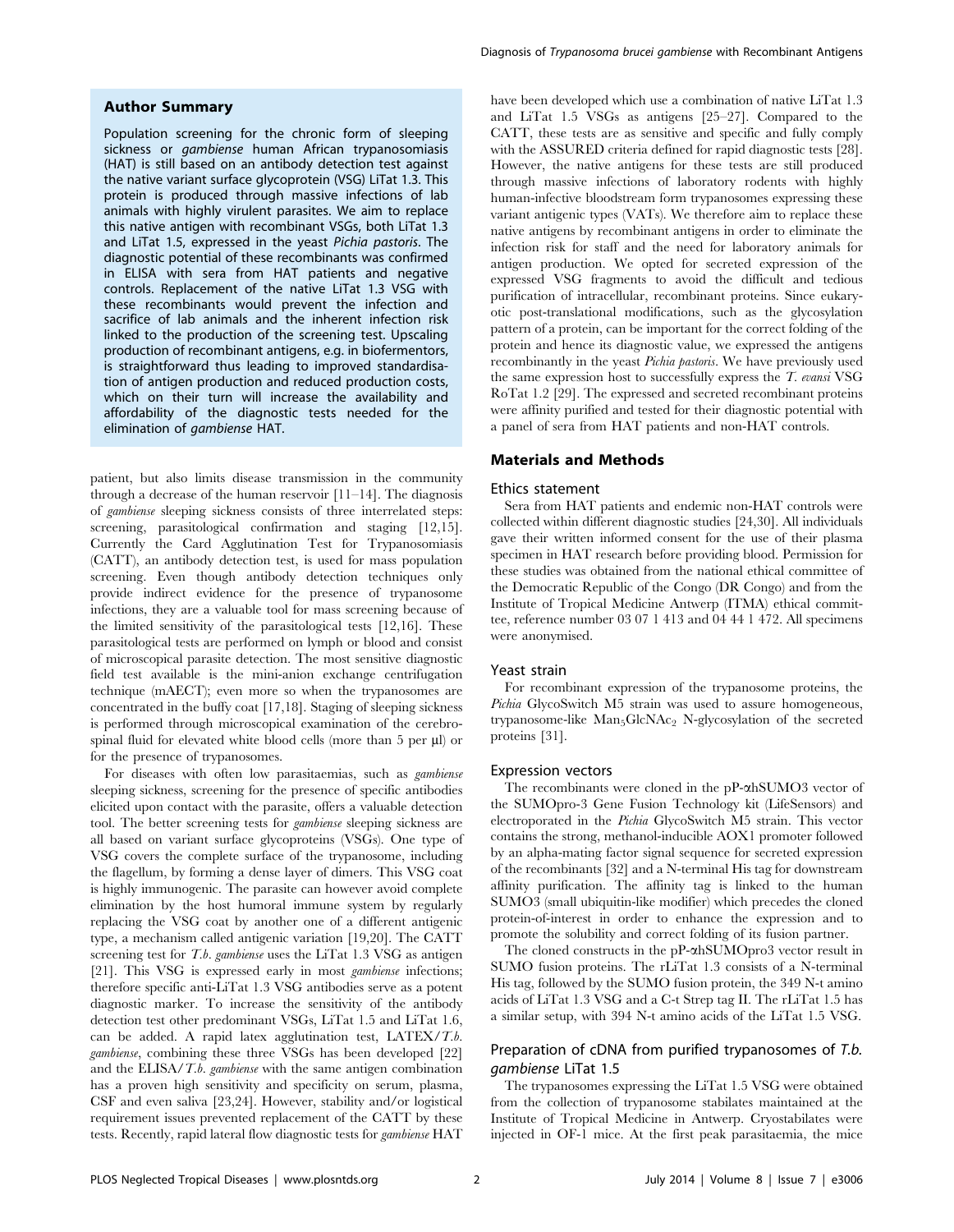were euthanised and bled by cardiac puncture. The trypanosomes were purified from the blood through ion exchange chromatography on DEAE cellulose according to Lanham & Godfrey [33]. The purified trypanosomes were centrifuged (15 min, 1500 g) and washed twice with 14 ml of phosphate buffered saline-glucose, pH 8.0, and then pelleted by centrifugation. The pellet was either used immediately or stored at  $-80^{\circ}$ C for later use. Total RNA was extracted from the pellets with the RNeasy Midi Kit (Qiagen). Finally, the RNA was reverse transcribed with an oligo-dT primer to cDNA following the Omniscript RT Kit protocol (Qiagen).

#### Construct engineering

The variable N-terminal parts of LiTat 1.3 and of LiTat 1.5 VSG were cloned in the expression host since they contain the specific immunogenic epitopes of the VSGs which are exposed to the host immune system. The N-terminal part of the LiTat 1.3 sequence (GenBank accession no. KJ499460) was PCR-amplified from T.b. gambiense LiTat 1.3 genomic DNA (gDNA) with a primer set starting at the first residue of the mature polypeptide (amino acid 24) and ending at amino acid 372 of a total of 479 amino acids. A BsaI site was incorporated in the forward primer (LiTat 1.3\_SUMO-FP) and a Strep tag II coding sequence (IBA), a stop codon and a BsaI/XbaI site were added to the reverse primer (LiTat 1.3\_SUMO-RP). The N-terminal domain of the LiTat 1.5 VSG sequence was amplified from T.b. gambiense LiTat 1.5 cDNA (GenBank accession no.  $HQ662603$ ). These primers were developed according to the instructions of the cloning strategy (In-Fusion HD Cloning Kit, Clontech Laboratories). The complete LiTat 1.5 VSG sequence covers 502 amino acids, but the amplified sequence starts at the first residue of the mature polypeptide (amino acid 33) and ends at amino acid 426 [34]. All primers used are shown in table 1.

The PCR fragments were cloned in the pP- $\alpha$ hSUMO3 vector, previously digested with BsmBI. The resulting constructs were transformed into TOP10 E. coli cells (Invitrogen) and plated on  $LB_{LS-z}$  (low salt Lysogeny Broth medium with 25  $\mu$ g/ml zeocin (InvivoGen)) agar plates. Positive clones were selected by colony PCR with  $\alpha$ -factor and  $3'AOX1$  primers and grown overnight in 5 ml  $LB_{LS-z}$  medium in a shaker incubator at 37 $\mathrm{^{\circ}C}$  and 250 rpm (Innova 44R, New Brunswick Scientific). The plasmid DNA was purified (QIAprep Spin Miniprep Kit, Qiagen) and the nucleotide sequences of the truncated genes in the transfer plasmid were confirmed by sequencing.

For the LiTat 1.3 construct a secreted rLiTat  $1.3<sub>H-SUMO-24-372-</sub>$ Strep (rLiTat 1.3) protein of 457 amino acids with a calculated mass of 49 kDa is expected, while the LiTat 1.5 construct codes for rLiTat  $1.5<sub>H-SUMO-33-426-Strop</sub>$  (rLiTat 1.5) consisting of 502 amino acids with a theoretical mass of 55 kDa (ExPASy ProtParam tool).

## Transfection into Pichia pastoris

The constructs were linearised with PmeI and purified (QIAquick, QIAGEN). The concentration was measured with the NanoDrop ND-1000 Spectrophotometer (ISOGEN Life Science) and 1 to 3 µg linearised plasmid DNA in a maximum volume of 10 µl were electroporated (25  $\mu$ F, 2000 V; Gene Pulser XCell, Bio-Rad) into 80 µl electrocompetent Pichia GlycoSwitch  $M5$  cells. The transfected clones were selected on  $YPDS<sub>z</sub>$  (yeast extract peptone dextrose sorbitol medium with zeocin) agar plates with zeocin concentrations ranging from 100 to 2000  $\mu$ g/ml to select for putative multicopy transfectants.

#### Screening for expression of recombinant LiTat 1.3 and 1.5

Positive transfectants were selected by inoculation of individual colonies in 10 ml Buffered Glycerol-complex Medium (BMGY) in 50 ml falcon tubes. After 24 h growth  $(29^{\circ}C, 250$  rpm; Innova 44R, New Brunswick Scientific), the cells were collected by centrifugation for 5 min at 3220 g. The supernatant was discarded and the cells were resuspended in 10 ml Buffered Methanolcomplex medium (BMMY).

The secreted expression of the recombinants was induced for 24 h at 250 rpm and, to minimise protein degradation, at  $22^{\circ}$ C. The supernatant was collected by centrifugation of the cell culture for 15 min at 3220 g. The proteins in 1 ml supernatant were precipitated with trichloroacetic acid (TCA) and resuspended in 25 µl of 1 M Tris-base and 25 µl of SDS-PAGE reducing loading buffer (0.125 M Tris-HCl (pH 6.8), 4% SDS, 20% sucrose, 0.04% bromophenol blue, 0.2 M dithiothreitol). The secreted proteins were separated over a 12% polyacrylamide gel (50 min at 200 V; Mini-PROTEAN Tetra Cell Electrophoresis System, Bio-Rad) and transferred to a nitrocellulose membrane by western blotting (30 min at 100 V; Criterion Blotter, Bio-Rad). The nitrocellulose membrane was blocked overnight with TBS-Blotto (0.02 M Tris-HCl (pH 7.5), 0.5 M NaCl, 0.004% NaN<sub>3</sub>, 5% skimmed milk powder (Fluka)) The proteins were visualised by immunostaining either indirectly with mouse anti-His tag antibody (1:500; AbD Serotec) as primary antibodies followed by alkaline phosphatase

| LiTat 1.3_SUMO-FP ATA              | <b>GGTCTCAAGGT</b>  | <b>GCTGTCAATGGCAATGTC</b>                                  |                          |                                    |  |
|------------------------------------|---------------------|------------------------------------------------------------|--------------------------|------------------------------------|--|
| Red                                | Bsal                | LiTat 1.3 VSG AJ304413 (AA 24)                             |                          |                                    |  |
| ATT                                | <b>GGTCTCTCTAGA</b> | <b>TTA</b>                                                 | CTTTTCAAATTGTGGATGAGACCA | <b>GGCTAGCTGTGTGTCCTG</b>          |  |
| Red                                | Bsal/Xbal           | Stop                                                       | Strep tag II             | LiTat 1.3 VSG AJ304413 (AA<br>372) |  |
| LiTat 1.5 SUMO IF- CAGCAGACGGGAGGT |                     | GCG GCC ATA ACC GAT                                        |                          |                                    |  |
| pP-aSUMOpro3 vector                |                     | LiTat 1.5 VSG HQ662603 (AA 33)                             |                          |                                    |  |
|                                    |                     | <b>TTA</b>                                                 | CTTTTCAAATTGTGGATGAGACCA | <b>TGATGTTTCAATTTCTTTTTTG</b>      |  |
|                                    |                     | Stop                                                       | Strep tag II             | LiTat 1.5 VSG HQ662603 (AA<br>426) |  |
|                                    |                     | LiTat 1.5_SUMO_IF- CCGCGGCCGCTCTAGT<br>pP-aSUMOpro3 vector |                          |                                    |  |

Table 1. PCR primers developed for the recombinant expression of LiTat 1.3 and LiTat 1.5 constructs with incorporation of a C-terminal Strep tag II.

Red: redundant nucleotides, FP: forward primer, RP: reverse primer, IF: In-Fusion. doi:10.1371/journal.pntd.0003006.t001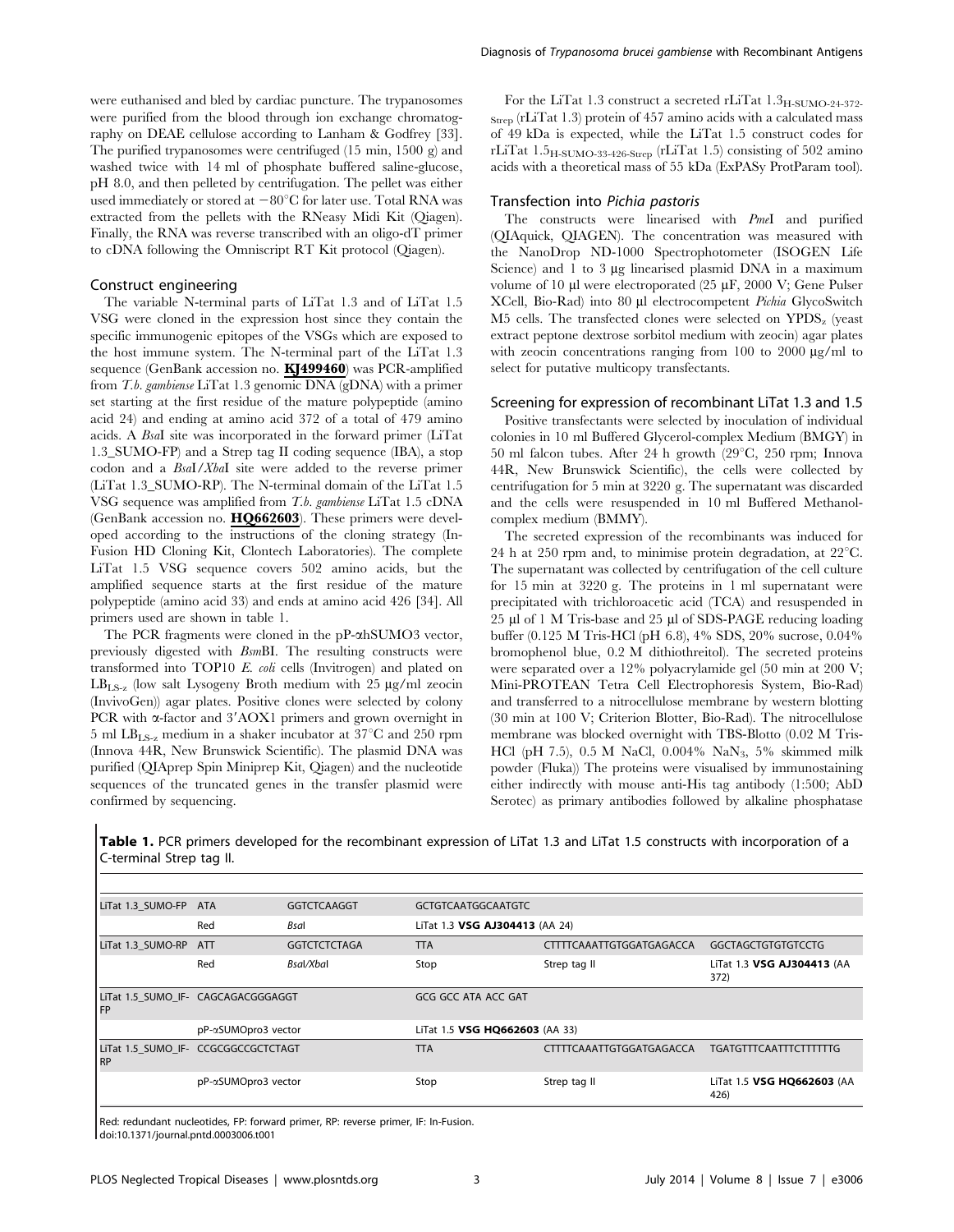conjugated rabbit anti-mouse IgG (1:15000; Sigma) or directly with Strep-Tactin AP conjugate (1:4000; IBA), followed by the addition of the substrates nitro blue tetrazolium (NBT) and 5 bromo-4-chloro-3-indolyl phosphate (BCIP).

#### Bulk protein expression and purification

The selected protein secreting colonies were inoculated in 500 ml BMGY with addition of 0.2 g/l chloramphenicol. The cultures were grown in Fernbach shake flasks for 24 to 66 hours at  $29^{\circ}$ C and  $200$  rpm to create sufficient biomass. Afterwards, the cells were collected by centrifugation (5 min at 4417 g) and resuspended in an equal volume of BMMY\_2%CA (BMMY supplemented with 2% casamino acids (BD)) containing 1% methanol and with addition of 1% J673A antifoam (Struktol) [35]. After measurement of the optical density at 600 nm the culture was further diluted with BMMY\_2%CA to an  $OD_{600 \text{ nm}}$  of 5.0 and 500 ml of this dilution was transferred to a Fernbach flask. Protein expression was induced for 2 days at  $22^{\circ}$ C and  $200$  rpm with addition of 0.5% methanol every 8 h. The supernatant was collected by centrifugation for 30 min at 17670 g (without brake).

The rLiTat 1.3 and 1.5 constructs were purified over a nickel charged nitrilotriacetic acid agarose resin (Ni-beads; HisPur Ni-NTA resin; Pierce). The collected culture supernatant was added to the Ni-beads (50 ml per 1 ml beads in a 50 ml falcon) and mixed for 1 h on a roller mixer at room temperature. After 1 h the beads were collected by 5 min centrifugation at 700 g. A sample of the supernatant (flow-through) was taken to evaluate the binding efficiency. The beads were resuspended in 1 ml of wash buffer (20 mM sodium phosphate, 300 mM sodium chloride (PBS) with 25 mM imidazole, pH 7.4) and decanted into a 20 ml Econocolumn (Bio-Rad) in a cold room at  $4^{\circ}$ C. All further purification steps were performed in this cold room. After packing of the column, the unbound proteins were washed away with wash buffer until the baseline absorption value at 280 nm (i.e. the absorption value of the wash buffer), measured with an UV spectrophotometer (Spectra/Chrom Model 280 UV Detector, Spectrum Chromatography), was reached. The bound proteins were eluted with elution buffer (PBS with 250 mM imidazole, pH 7.4).

#### Protein concentration

The purified proteins were desalted over a HiPrep 26/10 Desalting column (GE Healthcare) with PBS at  $4^{\circ}$ C according to the manufacturer's instructions. The concentration was measured by the BCA Protein Assay Kit (Thermo Scientific).

## Reactivity of the purified proteins in ELISA with human sera

Microplates (Maxisorp, Nunc) were coated overnight at 4°C with 100  $\mu$ l/well of purified rLiTat 1.3 or rLiTat 1.5 at 4  $\mu$ g/ml or a combination of both recombinants at  $4+4 \mu g/ml$  and with 100  $\mu$ l/well of native LiTat 1.3 or 1.5 at 2  $\mu$ g/ml or a combination of both native antigens at  $2+2 \mu g/ml$ . All antigens were diluted in PB (10 mM sodium phosphate, pH 6.5). Antigennegative control wells were left empty. Further manipulations were done at ambient temperature. The protocol was based on the procedure according to Lejon et al. [36,37]. To correct for aspecific reactions, caused by contaminating yeast proteins that were not eliminated from the protein mixture by the one-step affinity purification, a culture of untransfected Pichia pastoris M5 strain was grown for 47 h in BMMY\_2%CA (after a pre-culture in BMGY). This culture was induced with methanol in exactly the same way as the transfected strains (i.e. addition of 0.5% methanol every 8 h). Before addition to the microplate the sera were desorbed by

dilution in PBS-Blotto (0.01 M sodium phosphate, 0.2 M sodium chloride,  $0.05\%$  NaN<sub>3</sub>, 1% skimmed milk powder, pH 7.4) supplemented with 10% (v/v) untransfected M5 medium for 1 h at room temperature. The serum dilutions were centrifuged for 5 min at 3000 g before pipetting. One hundred and sixty two human sera from 88 T.b. gambiense HAT patients and 74 non-HAT controls, were tested at a 1:400 dilution. Antibody binding was visualised with goat anti-human IgG (H+L) conjugated with horseradish peroxidase (1:40000; Jackson ImmunoResearch) and the chromogen ABTS  $(2,2'-azinobis[3-ethylbenzothiazonline-6$ sulfonic acid]-diammonium salt; Roche). The optical densities were read at 414 nm (Multiskan RC Version 6.0; Labsystems).

The optical density (OD) measured for each serum was recalculated as percent positivity (PP) of the OD of the strong positive control present on each plate. The same strong positive control and a weak positive control were incorporated in each plate to monitor plate to plate variations on a Levey-Jennings chart [38]. On this chart the Westgard rules were applied to accept or reject each individual plate and to repeat the ELISA if necessary [39].

#### Statistical analysis

The accuracy of the different antigens for diagnosis was determined in SigmaPlot 12.0 by calculation of the area under the receiver operator characteristics (ROC) curve (AUC) [40]. Confidence intervals (CI) were determined according to DeLong [41]. Sensitivities and specificities with 95% binomial Wilson confidence intervals were calculated using SigmaPlot 12.0. The McNemar Chi2 test was used to test differences in sensitivity and specificity of the recombinant and native antigens and their mixtures and differences in AUCs.

#### Results

## Expression and purification of rLiTat 1.3 and rLiTat 1.5

After two days of induction, the secreted recombinants were affinity purified from the harvested supernatants and analysed by SDS-PAGE followed by western blot and Coomassie staining. The rLiTat 1.3 is detected in western blot with anti-His tag and anti-Strep tag II antibodies (Fig. 1, panel A and B). The anti-His tag antibody recognises a protein of approximately 60 kDa in the affinity purified fraction and in the  $20 \times$  concentrated fraction that was not retained by the Ni-NTA resin. The anti-Strep tag antibody recognises the same 60 kDa protein in the supernatant of the Pichia culture after 44 h induction but also visualises a shorter, putative degradation product of approximately 35 kDa in the affinity purified fraction and the concentrated flow-through. Three bands are visible in the purified fraction in the Coomassie stained gel (Fig. 1, panel C). The most prominent band corresponds with the His- and Strep-tagged recombinant protein of 60 kDa. One of the two smaller bands of 30–35 kDa corresponds with the Streptagged degradation product of the recombinant protein. The apparent mass of 60 kDa of the rLiTat 1.3 does not match its expected theoretical mass of 49 kDa. However, the difference can be attributed to the SUMO fusion protein, since it is known that while this chaperone has a theoretical mass of less than 11 kDa, it migrates at approximately 20 kDa (Christian Loch, LifeSensors, personal communication). Not all secreted recombinant fractions were retained by the Ni-NTA resin since they are visible in the  $20\times$  concentrated flow-through of the Ni-NTA resin.

The secreted rLiTat 1.5 also reacts with anti-His tag and anti-Strep tag II antibodies (Fig. 2, panel A and B). Only in the affinity purified fraction, the anti-His tag antibody recognises proteins of approximately 80 kDa (faint band) and 35 kDa. The anti-Strep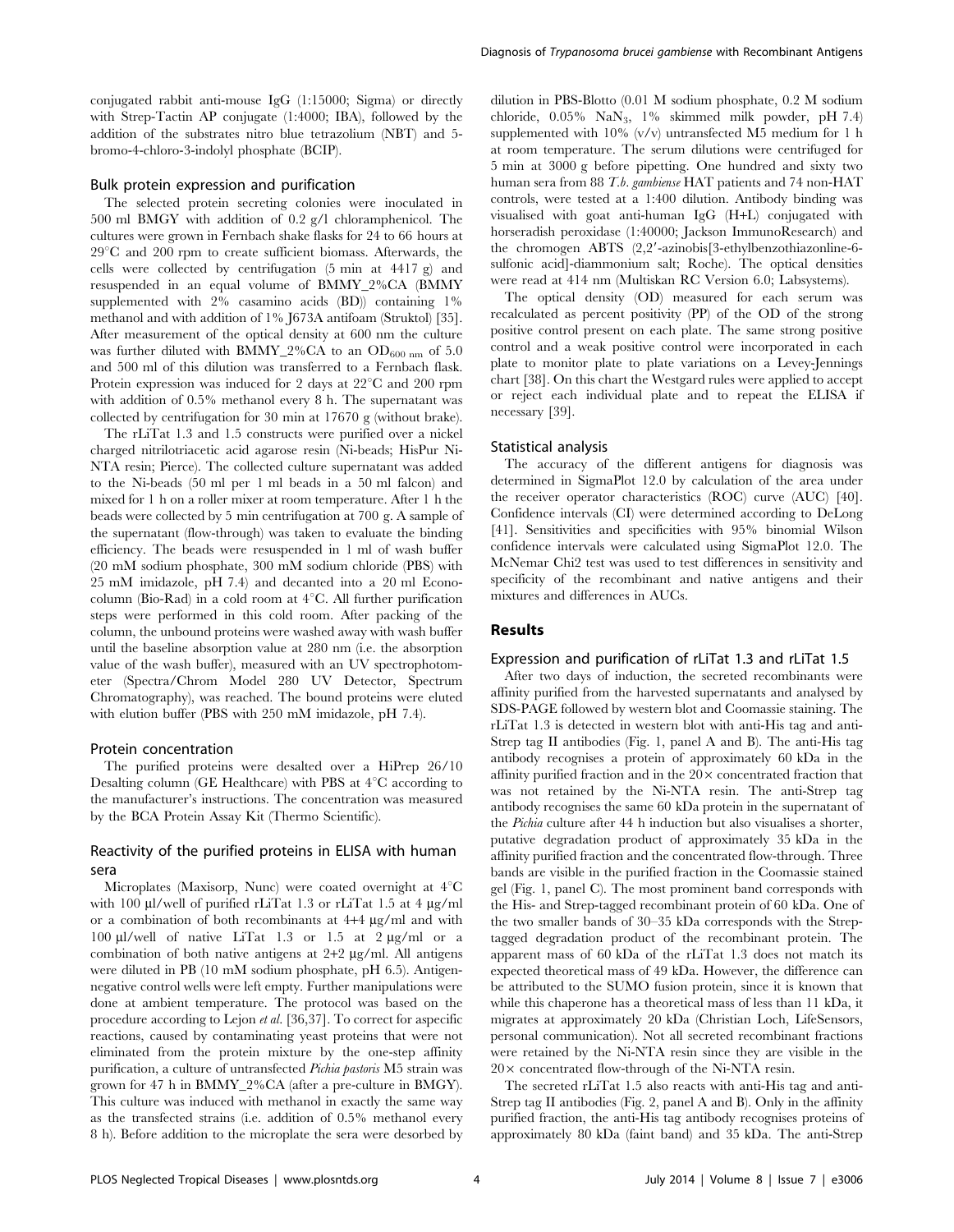

Figure 1. Expression of rLiTat 1. 3<sub>H-SUMO-24-372-Strep</sub> by Pichia pastoris. A. Western blot with anti-His tag antibody; B: Western blot with anti-Strep tag antibody; C: Coomassie stained 12% SDS-PAGE gel; Protein markers (M): ColorPlus Prestained Protein Marker (NEB; A and B) and LMW-SDS protein marker (GE Healthcare; C); lane 1: supernatant of transfected Pichia pastoris M5 after 25 h induction; lane 2: supernatant of transfected Pichia pastoris M5 after 44 h induction; lane 3: Ni-NTA purified recombinant LiTat 1.3; lane 4: 20 x concentrated flow-through of Ni-NTA purified supernatant.

doi:10.1371/journal.pntd.0003006.g001

tag antibody reacts already after 25 h induction with a 80 kDa protein in the supernatant of the Pichia culture and in the affinity purified fraction. In the latter fraction several putative degradation products of about 20, 25, 35, 40 and 70 kDa also react with this anti-Strep tag antibody. The apparent mass of the secreted recombinant is again higher than expected (80 kDa vs. 55 kDa). Moreover, this difference cannot be explained by the presence of the SUMO fusion partner alone. Nevertheless, we have previously observed that other recombinantly expressed trypanosome glycoproteins tend to migrate slower, probably due to interference of the oligosaccharides with the binding of SDS on the protein backbone [29,42]. Most secreted recombinant fractions were retained by the Ni-NTA resin since they are not or hardly visible in the  $20 \times$  concentrated flow-through of the Ni-NTA resin (Fig. 2, panel C).

Affinity purification of 100 ml yeast culture after two days of induction yielded typically 1 mg of recombinant proteins.

## Diagnostic potential for antibody detection in sleeping sickness patients

The diagnostic potential of rLiTat 1.3 and rLiTat 1.5 in comparison with their corresponding native antigens was assessed in ELISA with sera from 88 T.b. gambiense HAT patients and 74 non-HAT controls (Fig. 3 and Table 2). Both the recombinant and the native antigens reacted more strongly with the patient sera (10 to 34 times higher median PP values) than with the control sera. However, for each recombinant the median PP obtained with the patient sera was lower than for the corresponding native antigen with the same sera. A similar pattern was observed with mixtures of the two recombinant and of the two native antigens.

The relationship between diagnostic sensitivity and specificity of the antigens is represented as ROC curves in Figure 4. The area under the curve (AUC) is 0.97 (95% CI 0.948–0.999) for native LiTat 1.3 and 0.95 (95% CI 0.921–0.980) for rLiTat 1.3 and 0.98 (95% CI 0.952–0.999) for native LiTat 1.5 and 0.96 (95% CI 0.928–0.984) for rLiTat 1.5. With the mixture of the two native antigens an AUC of 0.97 (95% CI 0.944–1.000) is obtained while with the mixture of the two recombinant antigens, the AUC of 0.96 is slightly lower (95% CI 0.938–0.990). Pairwise comparison of the AUC for all antigens and their mixtures showed no significant differences  $(p>0.05)$ .

For the whole range of cut-offs the Youden index was calculated (Youden index = sensitivity+specificity - 1) [43]. For the cut-off PP value with maximal Youden index, the diagnostic sensitivity and specificity for each antigen and the combinations are represented in Table 3. With the individual recombinant antigens, the



Figure 2. Expression of rLiTat 1. 5<sub>H-SUMO-33-426-Strep</sub> by Pichia pastoris. A. Western blot with anti-His tag antibody; B: Western blot with anti-Strep tag antibody; C: Coomassie stained 12% SDS-PAGE gel; Protein markers (M): ColorPlus Prestained Protein Marker (NEB; A and B) and LMW-SDS protein marker (GE Healthcare; C); lane 1: supernatant of transfected Pichia pastoris M5 after 25 h induction; lane 2: supernatant of transfected Pichia pastoris M5 after 44 h induction; lane 3: Ni-NTA purified recombinant LiTat 1.5; lane 4: 20 x concentrated flow-through of Ni-NTA purified supernatant.

doi:10.1371/journal.pntd.0003006.g002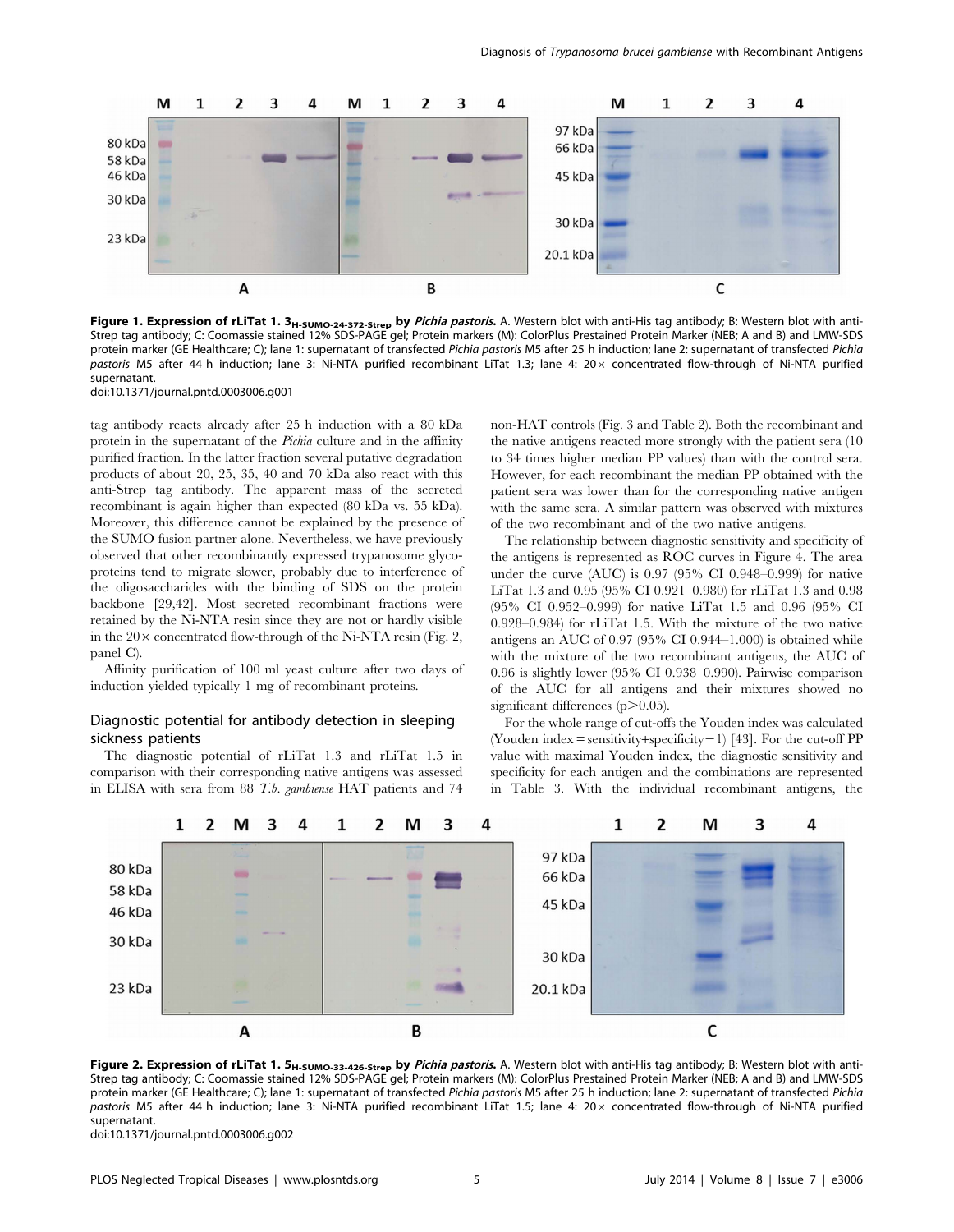

Figure 3. Box blots of the percent positivity (PP) obtained in ELISA with respectively native LiTat 1.3 (2 µg/ml), rLiTat 1.3<sub>H-SUMO-24-372-Strep</sub> (4 µg/ml), native LiTat 1.5 (2 µg/ml), rLiTat 1.5<sub>H-SUMO-33-426-Strep</sub> (4 µg/ml) and mixtures of both native (1+1  $\mu$ g/ml) and recombinant (2+2  $\mu$ g/ml) antigens tested with sera from 88 T.b. gambiense HAT patients and 74 non-HAT controls. doi:10.1371/journal.pntd.0003006.g003

sensitivities are significantly lower than with the corresponding native antigens ( $p = 0.0027$  for rLiTat 1.5 and  $p = 0.0196$  for rLiTat 1.3). When both antigens are mixed, the sensitivity increases for the recombinant antigens but not for the native antigens and the difference becomes not significant ( $p = 0.1025$ ). The specificity of recombinant LiTat 1.3 antigen is significantly lower than for its corresponding native antigen  $(p = 0.0455)$  while the specificities of recombinant LiTat 1.5 and the mixture of rLiTat 1.3 and rLiTat 1.5 are not significantly different from the specificities of the native LiTat 1.5 and the mixture of nLiTat 1.3 and nLiTat 1.5 (respectively  $p = 0.5637$  and  $p = 0.3171$ ).

#### **Discussion**

The variable N-terminal domains of two predominant T.b. gambiense VSGs, LiTat 1.3 and LiTat 1.5, were successfully expressed as SUMO fusion proteins by the yeast Pichia pastoris and secreted in the culture supernatant. The SUMO part prevents misfolding of its fusion partner and chaperones it through the endoplasmic reticulum [44]. In order to mimic the native antigen structure as much as possible, our recombinants were expressed in the GlycoSwitch M5 strain, ensuring a trypanosome-like Man<sub>5</sub>-GlcNAc<sub>2</sub> N-glycosylation profile.

Table 2. Median percent positivity (PP) with 25<sup>th</sup> and 75<sup>th</sup> percentile obtained in ELISA with the different antigens and sera from 88 T.b. gambiense HAT patients and 74 non-HAT controls.

|                 | Antigen        | <b>Median PP</b> | 25 <sup>th</sup> percentile | 75 <sup>th</sup> percentile |
|-----------------|----------------|------------------|-----------------------------|-----------------------------|
| Patients        | nLiTat 1.3     | 91.0             | 69.6                        | 102.2                       |
|                 | rLiTat 1.3     | 76.6             | 51.1                        | 96.2                        |
|                 | nLiTat 1.5     | 104.8            | 79.2                        | 124.9                       |
|                 | rLiTat 1.5     | 56.1             | 39.1                        | 73.1                        |
|                 | nLiTat 1.3+1.5 | 99.6             | 80.9                        | 114.7                       |
|                 | rLiTat 1.3+1.5 | 70.5             | 50.7                        | 81.8                        |
| <b>Controls</b> | nLiTat 1.3     | 4.3              | 1.7                         | 9.2                         |
|                 | rLiTat 1.3     | 4.5              | 1.8                         | 15.2                        |
|                 | nLiTat 1.5     | 3.5              | 1.7                         | 6.9                         |
|                 | rLiTat 1.5     | 5.4              | 2.0                         | 11.4                        |
|                 | nLiTat 1.3+1.5 | 2.9              | 1.6                         | 6.4                         |
|                 | rLiTat 1.3+1.5 | 3.4              | 1.5                         | 8.1                         |

doi:10.1371/journal.pntd.0003006.t002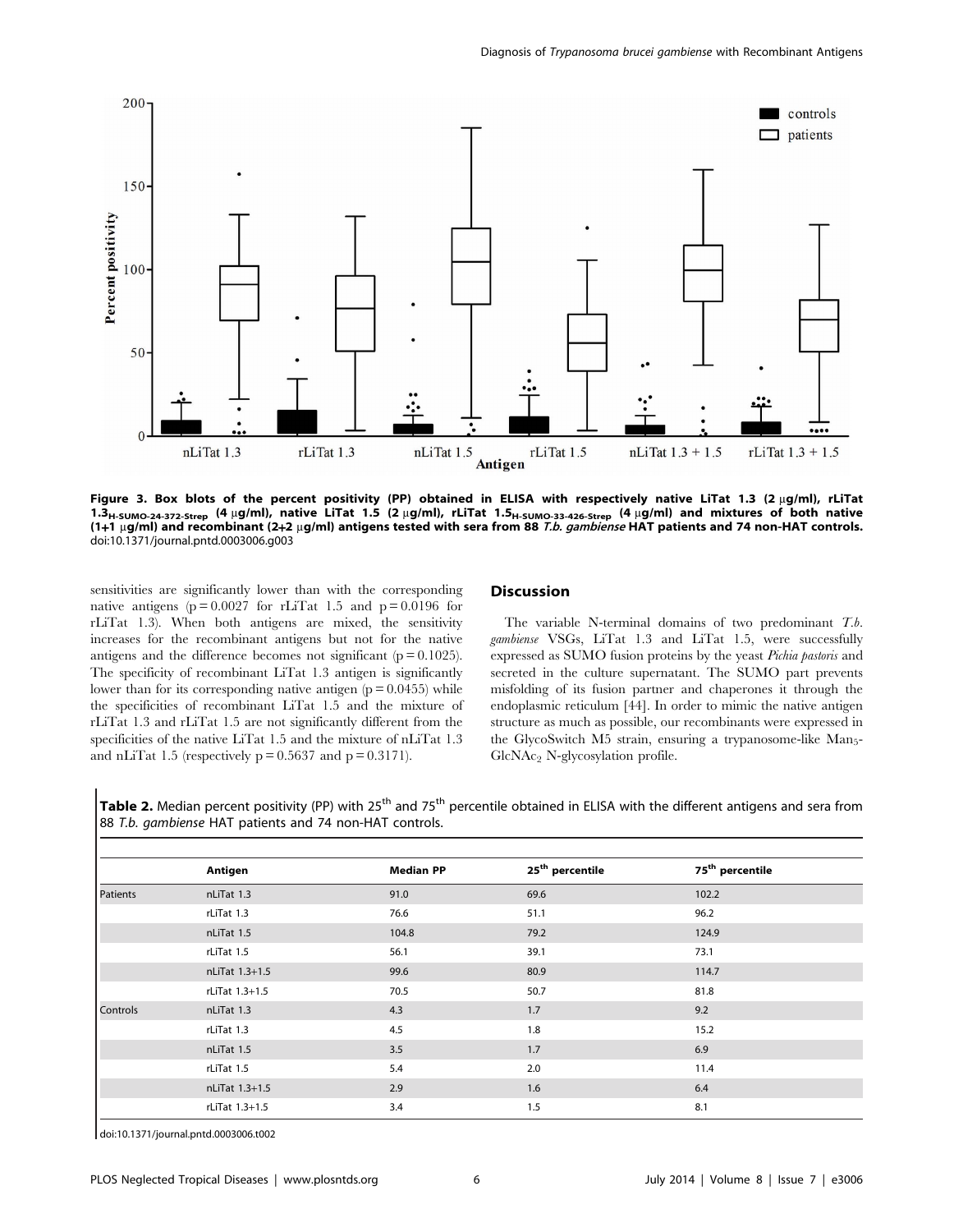

Figure 4. Receiver operator characteristic (ROC) curves and area under the curve (AUC) constructed from ELISA results obtained with native LiTat 1.3 (2 µg/ml), rLiTat 1.3<sub>H-SUMO-24-372-Strep</sub> (4 µg/ml), native LiTat 1.5 (2 µg/ml), rLiTat 1.5<sub>H-SUMO-33-426-Strep</sub> (4 µg/ml) and mixtures of both native (1+1  $\mu$ g/ml) and recombinant (2+2  $\mu$ g/ml) antigens tested with sera from 88 T.b. gambiense HAT patients and 74 non-HAT controls. doi:10.1371/journal.pntd.0003006.g004

The mature rLiTat 1.3 consists of 457 amino acids with two putative N-glycosylation sites on the expressed variable N-terminal domain of LiTat 1.3 VSG, namely Asn145 and Asn271 or amino acids 45 and 171 of the VSG. The mature rLiTat 1.5 consists of 502 amino acids with no putative N-glycosylation sites (NetNGlyc; ExPASy). However, in the absence of putative N-glycosylation sites in the rLiTat 1.5 fusion protein, O-glycosylation, which also occurs in Pichia, might account for its slower migration on SDS-PAGE [45]. As shown in the western blots and in the Coomassie stained gels secretion of the recombinants is accompanied by a certain level of degradation. During the optimisation phase of the expression protocol, we attempted to control degradation of the expressed protein by addition of several protease inhibitor preparations, however without success (data not shown). Neither did the addition of antifoam to the culture medium inhibit protein degradation although this resulted in a higher production. The combination of supplementation of the culture medium with antifoam and limiting the induction phase to maximum two days at  $22^{\circ}$ C provided the best means to control degradation of the expressed proteins with yields of up to 10 mg affinity purified recombinant protein per litre cell culture.

Another strategy that still could be attempted to avoid protein degradation, is the identification of the protease-sensitive sites through Edman degradation of the smaller fragments, followed by site-directed mutagenesis to change the identified protease recognition sequences.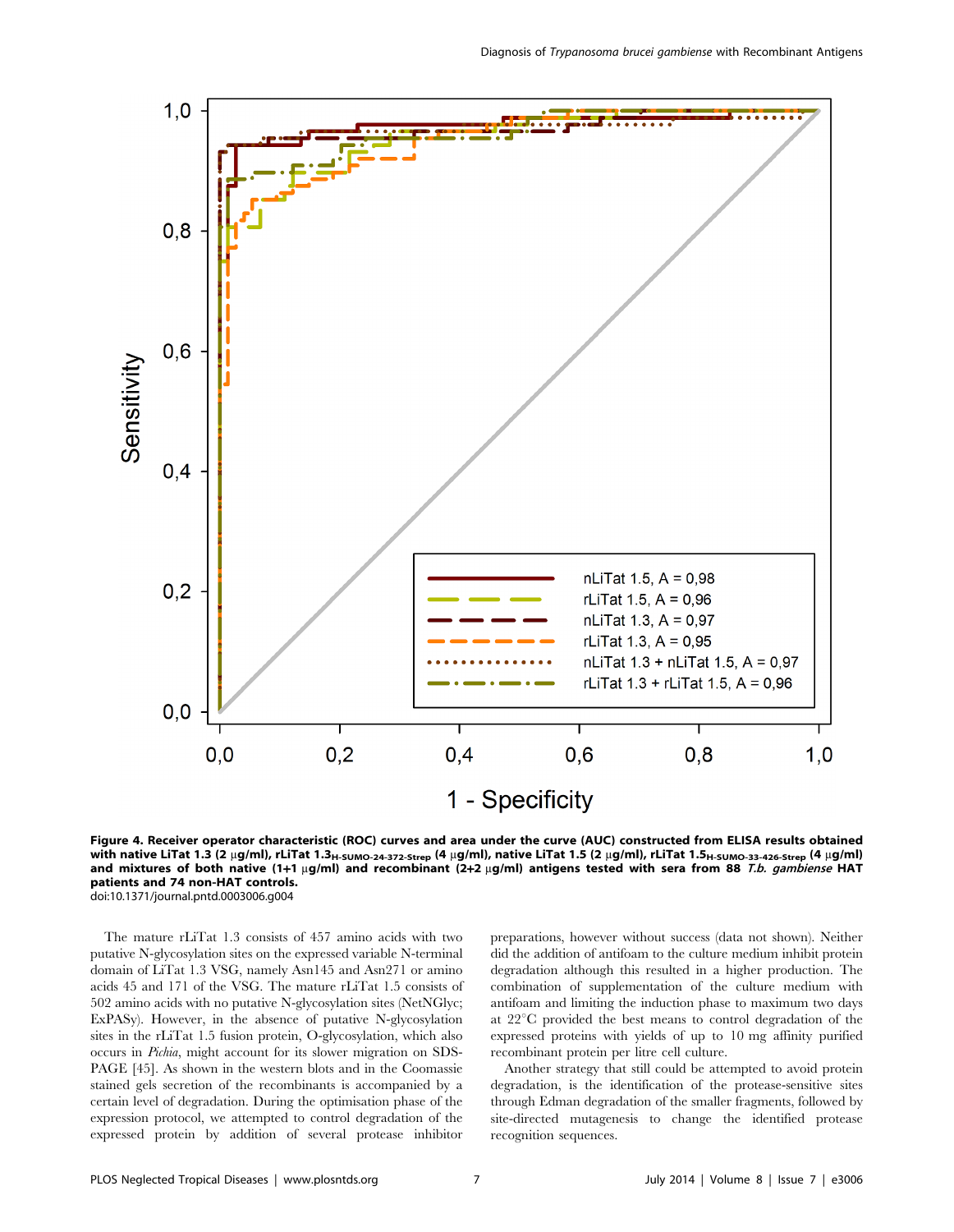Table 3. Percent positivity cut-off (max. Youden index) and sensitivity and specificity with 95% confidence intervals of the different antigens tested in ELISA with sera from 88 T.b. gambiense HAT patients and 74 non-HAT controls.

| Antigen        | Cut-off | Sensitivity | 95% C.I.      | <b>Specificity</b> | 95% C.I.       |
|----------------|---------|-------------|---------------|--------------------|----------------|
| nLiTat 1.3     | 29.6    | $93.2*$     | 85.8-97.5     | 100.0*             | $95.1 - 100.0$ |
| rLiTat 1.3     | 30.3    | 85.2        | $76.1 - 91.9$ | 94.69              | 86.7-98.5      |
| nLiTat 1.5     | 26.0    | $94.3*$     | $87.2 - 98.1$ | 97.3               | $90.6 - 99.7$  |
| rLiTat 1.5     | 34.2    | 80.7        | 70.9-88.3     | 98.7               | 92.7-100.0     |
| nLiTat 1.3+1.5 | 45.5    | 93.2        | $85.8 - 97.5$ | 100.0              | $95.1 - 100.0$ |
| rLiTat 1.3+1.5 | 23.1    | 88.6        | $80.1 - 94.4$ | 98.7               | 92.7-100.0     |

\* significant difference between recombinant and native.

doi:10.1371/journal.pntd.0003006.t003

Alternatively, the recombinant antigens could be expressed in Pichia strains that are deficient in vacuolar proteases, such as SMD1163, SMD1165 or SMD1168, in order to reduce protein degradation. However, these strains typically exhibit slower growth rates, lower transformation efficiencies and lower viabilities. Moreover, they are not available in the GlycoSwitch format [46].

Purification of the secreted recombinants was limited to a one step affinity purification on Ni-NTA resin. Additional purification via the C-terminal Strep tag II is possible but the diagnostic specificity of the recombinant proteins does not suggest that further purification is necessary. Finally, the SUMO fragment could also be removed from the fusion proteins with SUMO protease 2 but neither the sensitivity nor the specificity of the recombinants seem to be impaired by the presence of the SUMO protein.

The rLiTat 1.3 and rLiTat 1.5 antigens proved their diagnostic potential when compared to the corresponding native antigens in ELISA on sera from 88 HAT patients and 74 non-HAT controls. The slightly lower reactivity of the individual recombinants might be due to the fact they represent only the N-terminal fragments of the native VSGs, thus carrying less epitopes than their native counterparts. Furthermore, incomplete or incorrect dimerisation of the recombinants may impede the formation of certain

#### References

- 1. Ilemobade AA (2009) Tsetse and trypanosomosis in Africa: the challenges, the opportunities. Onderstepoort J Vet Res 76: 35–40.
- 2. Cordon-Obras C, Berzosa P, Ndong-Mabale N, Bobuakasi L, Buatiche JN, et al. (2009) Trypanosoma brucei gambiense in domestic livestock of Kogo and Mbini foci (Equatorial Guinea). Trop Med Int Health 14: 535–541.
- 3. Njiokou F, Laveissiere C, Simo G, Nkinin S, Grebaut P, et al. (2006) Wild fauna as a probable animal reservoir for Trypanosoma brucei gambiense in Cameroon. Infect Genet Evol 6: 147–153.
- 4. Gibson W (2001) Molecular characterization of field isolates of human pathogenic trypanosomes. Trop Med Int Health 6: 401–406.
- 5. Hide G, Welburn SC, Tait A, Maudlin I (1994) Epidemiological relationships of Trypanosoma brucei stocks from South East Uganda: evidence for different population structures in human infective and non-human infective isolates. Parasitology 109: 95–111.
- 6. Noireau F, Paindavoine P, Lemesre JL, Toudic A, Pays E, et al. (1989) The epidemiological importance of the animal reservoir of Trypanosoma brucei gambiense in the Congo. 2. Characterization of the Trypanosoma brucei complex. Trop Med Parasitol 40: 9–11.
- 7. Mehlitz D (1982) Trypanosomes in African wild mammals. In: Baker JR, editors. Perspectives in Trypanosomiasis Research. Wiley Research Studies Press. pp.25–35.
- 8. Kennedy PGE (2013) Clinical features, diagnosis, and treatment of human African trypanosomiasis (sleeping sickness). Lancet Neurol 12: 186–194.
- 9. Malvy D, Chappuis F (2011) Sleeping sickness. Clin Microbil Inf 17: 986–995. 10. World Health Organization (2013) Control and surveillance of human African trypanosomiasis. 984. [http://apps.who.int/iris/bitstream/10665/95732/1/](http://apps.who.int/iris/bitstream/10665/95732/1/9789241209847_eng.pdf) [9789241209847\\_eng.pdf](http://apps.who.int/iris/bitstream/10665/95732/1/9789241209847_eng.pdf)

diagnostically important conformational epitopes. These antigens are therefore ready to be incorporated in new rapid diagnostic tests. As mentioned in the introduction, new immunochromatographic antibody detection tests have been developed using the native LiTat 1.3 and LiTat 1.5 as antigens. This study proves that the rLiTat 1.3 and rLiTat 1.5, especially in combination, could replace the native antigens in a similar test format. Replacing the native antigens will eliminate infecting and sacrificing laboratory rodents and the inherent manipulation-related infection risk for the laboratory staff that is linked to the production of native antigens. Upscaling production of recombinant antigens, e.g. in biofermentors, is straightforward thus leading to improved standardisation of antigen production and reduced production costs, which on their turn will increase the availability and affordability of the diagnostic tests needed for the elimination of gambiense HAT.

#### Author Contributions

Conceived and designed the experiments: SR LVN MM AH ABdK NB YG PB. Performed the experiments: SR LVN MM AH ABdK NB. Analyzed the data: SR LVN MM AH ABdK NB YG PB. Contributed reagents/materials/analysis tools: SR YG PB. Contributed to the writing of the manuscript: SR LVN MM AH ABdK NB YG PB.

- 11. Deborggraeve S, Büscher P (2010) Molecular diagnostics for sleeping sickness: where's the benefit for the patient? Lancet Infect Dis 10: 433–439.
- 12. Chappuis F, Loutan L, Simarro P, Lejon V, Büscher P (2005) Options for the field diagnosis of human African trypanosomiasis. Clin Microbiol Rev 18: 133– 146.
- 13. Robays J, Bilengue MMC, Van der Stuyft P, Boelaert M (2004) The effectiveness of active population screening and treatment from sleeping sickness control in the Democratic republic of Congo. Trop Med Int Health 9: 542–550.
- 14. Lejon V, Boelaert M, Jannin J, Moore A, Büscher P (2003) The challenge of Trypanosoma brucei gambiense sleeping sickness diagnosis outside Africa. Lancet Infect Dis 3: 804–808.
- 15. Lejon V, Büscher P, Sema NH, Magnus E, Van Meirvenne N (1998) Human African trypanosomiasis: a latex agglutination field test for quantifying IgM in cerebrospinal fluid. Bull World Health Organ 76: 553–558.
- 16. Garcia A, Jamonneau V, Magnus E, Laveissière C, Lejon V, et al. (2000) Followup of Card Agglutination Trypanosomiasis Test (CATT) positive but apparently aparasitemic individuals in Côte d'Ivoire: evidence for a complex and heterogeneous population. Trop Med Int Health 5: 786–793.
- 17. Büscher P, Mumba Ngoyi D, Kaboré J, Lejon V, Robays J, et al. (2009) Improved models of mini anion exchange centrifugation technique (mAECT) and modified single centrifugation (MSC) for sleeping sickness diagnosis and staging. PLoS Negl Trop Dis 3: e471.
- 18. Camara M, Camara O, Ilboudo H, Sakande H, Kaboré J, et al. (2010) Sleeping sickness diagnosis: use of buffy coats improves the sensitivity of the mini anion exchange centrifugation test. Trop Med Int Health 15: 796–799.
- 19. Pays E, Vanhamme L, Pérez-Morga D (2004) Antigenic variation in Trypanosoma brucei: facts, challenges and mysteries. Curr Opin Microbiol 7: 369–374.